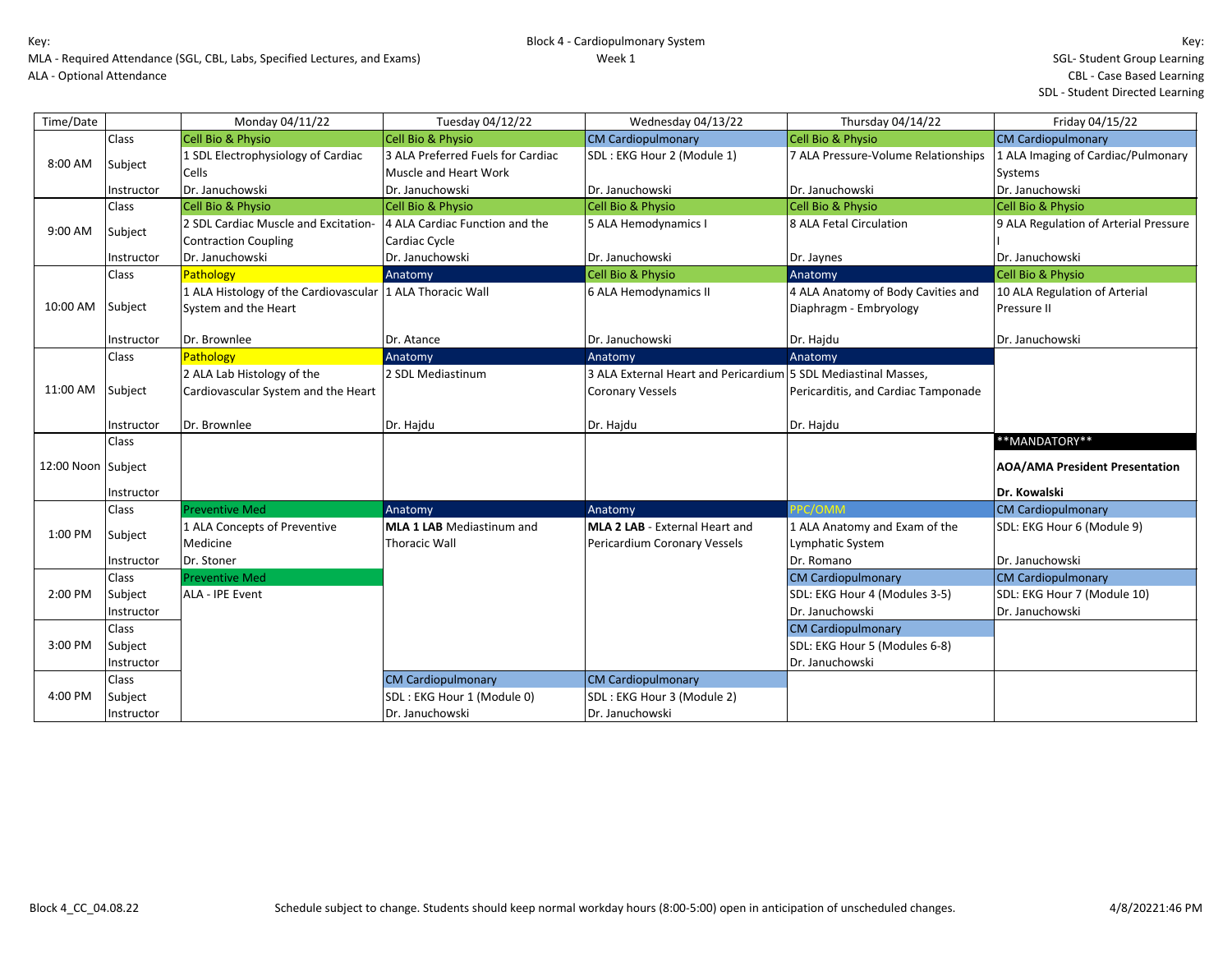| Time/Date          |                       | Monday 04/18/22                               | Tuesday 04/19/22                                                    | Wednesday 04/20/22                                                                               | Thursday 04/21/22                                                                                   | Friday 04/22/22                       |
|--------------------|-----------------------|-----------------------------------------------|---------------------------------------------------------------------|--------------------------------------------------------------------------------------------------|-----------------------------------------------------------------------------------------------------|---------------------------------------|
|                    | Class                 | <b>Cell Bio &amp; Physio</b>                  | Pathology                                                           | <b>Cell Bio &amp; Physio</b>                                                                     | Cell Bio & Physio                                                                                   | Cell Bio & Physio                     |
| 8:00 AM            | Subject               | 11 ALA Cardiac Output and Venous<br>Return    | 3 SDL: Congenital Heart Disease I                                   | 14 ALA Using Exercise to Integrate<br>Control of the Cardiovascular System                       | Exam #1 (1-10)                                                                                      | 16 ALA Special Circulations I         |
|                    | Instructor            | Dr. Januchowski                               | Dr. Brownlee                                                        | Dr. Januchowski                                                                                  |                                                                                                     | Dr. Januchowski                       |
|                    | Class                 | <b>Cell Bio &amp; Physio</b>                  | Pathology                                                           | <b>Cell Bio &amp; Physio</b>                                                                     |                                                                                                     | Cell Bio & Physio                     |
| 9:00 AM            | Subject               | 12 ALA Cardiac Function in Disease            | 4 SDL: Congenital Heart Disease II                                  | 15 ALA Using Exercise to Integrate<br>Control of the Cardiovascular System                       |                                                                                                     | 17 ALA Special Circulations II        |
|                    | Instructor            | Dr. Januchowski                               | Dr. Brownlee                                                        | Dr. Januchowski                                                                                  |                                                                                                     | Dr. Januchowski                       |
|                    | Class                 | Anatomy                                       | Cell Bio & Physio                                                   | Pharmacology                                                                                     | PPC/OMM                                                                                             | <b>Preventive Med</b>                 |
| 10:00 AM           | Subject               | 6 ALA Embryology of Heart                     | 13 ALA Microcirculation                                             | 1 ALA Diuretics I                                                                                | 3 ALA Cardiovascular system: Medical<br>History, Differential Diagnosis and<br><b>Physical Exam</b> | 2 ALA Social Determinants of Health I |
|                    | Instructor            | Dr. Hajdu                                     | Dr. Januchowski                                                     | Dr. Foushee                                                                                      | Dr. Carroll                                                                                         | Dr. Stoner                            |
|                    | Class                 | Anatomy                                       | Anatomy                                                             | Pharmacology                                                                                     | PPC/OMM                                                                                             | <b>Preventive Med</b>                 |
| 11:00 AM           | Subject               | 7 ALA Heart Chambers and Valves               | 8 ALA Great Vessels and their<br>Distributions                      | 2 ALA Diuretics II                                                                               | 4 MLA SGL: Differential Diagnosis /<br>Decision Tree for Chest Pain                                 | 3 ALA Social Determinants of Health   |
|                    | Instructor            | Dr. Hajdu                                     | Dr. Hajdu                                                           | Dr. Foushee                                                                                      | Dr. Carroll and Dr. Romano                                                                          | Dr. Stoner                            |
| 12:00 Noon Subject | Class<br>Instructor   |                                               |                                                                     |                                                                                                  |                                                                                                     |                                       |
|                    | Class                 | Anatomy                                       | Anatomy                                                             | <b>CM Cardiopulmonary</b>                                                                        | PPC/OMM                                                                                             |                                       |
| 1:00 PM            | Subject<br>Instructor | <b>MLA 3 LAB</b> Heart Chambers and<br>Valves | <b>MLA 4 LAB</b> for above                                          | 2 ALA Congenital Heart Defects I:<br>Acyanotic<br>Dr. Worster                                    | MLA OMM Lab: CV system with<br>rotation to SIM Center - Harvey                                      |                                       |
|                    | Class                 |                                               |                                                                     | <b>CM Cardiopulmonary</b>                                                                        | PC/OMM                                                                                              |                                       |
| 2:00 PM            | Subject<br>Instructor |                                               |                                                                     | 3 ALA Congenital Heart Defects II:<br>Cyanotic<br>Dr. Worster                                    | MLA OMM Lab: CV system with<br>rotation to SIM Center - Harvey                                      |                                       |
|                    | Class                 |                                               |                                                                     | Anatomy                                                                                          | PPC/OMM                                                                                             | Pathology                             |
| 3:00 PM            | Subject               |                                               |                                                                     | 10 SDL: Clinical Anatomy; Internal<br>Jugular, Subclavian, Central Venous<br>Lines, Thoracostomy | MLA OMM Lab: CV system with<br>rotation to SIM Center - Harvey                                      | 5 SDL: Atherosclerosis                |
|                    | Instructor            |                                               |                                                                     | Dr. Lindsey                                                                                      |                                                                                                     | Dr. Brownlee                          |
|                    | Class                 |                                               | Anatomy                                                             |                                                                                                  | PC/OMM                                                                                              | Pathology                             |
| 4:00 PM            | Subject               |                                               | 9 SDL: Clinical Anatomy: Femoral<br>Lines, AAA, Fem-Pop bypass, CEA | 2 SDL Heart Sounds Online                                                                        | MLA OMM Lab: CV system with<br>rotation to SIM Center - Harvey                                      | 6 SDL Arteriosclerosis                |
|                    | Instructor            |                                               | Dr. Lindsey                                                         | Dr. Carroll                                                                                      |                                                                                                     | Dr. Brownlee                          |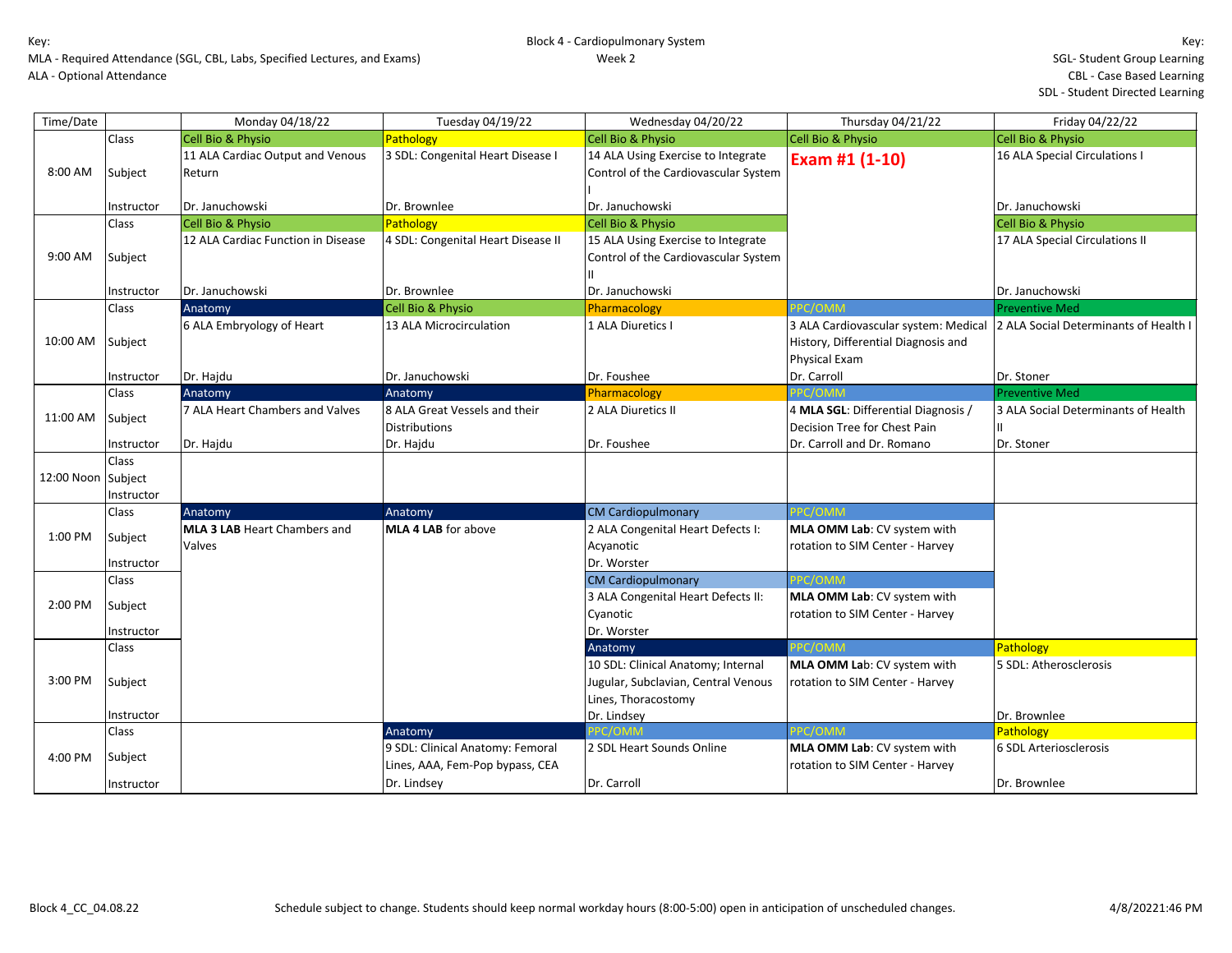| Time/Date          |            | Monday 04/25/22                     | Tuesday 04/26/22                     | Wednesday 04/27/22              | Thursday 04/28/22                     | Friday 04/29/22                  |
|--------------------|------------|-------------------------------------|--------------------------------------|---------------------------------|---------------------------------------|----------------------------------|
|                    | Class      |                                     | Pharmacology                         | Cell Bio & Physio               | <b>CM Cardiopulmonary</b>             |                                  |
| 8:00 AM            | Subject    |                                     | 6 ALA Overview of Antihypertensives  | Exam #2 (11-17)                 | SDL: EKG Hour 8 (Modules 11-13)       |                                  |
|                    |            |                                     |                                      |                                 |                                       |                                  |
|                    | Instructor |                                     | Dr. Foushee                          |                                 | Dr. Januchowski                       |                                  |
|                    | Class      | Pharmacology                        | <b>CM Cardiopulmonary</b>            |                                 | Pharmacology                          |                                  |
| 9:00 AM            | Subject    | 3 ALA ACEIs, ARBS, and Direct Renin | 4 ALA Adult Congenital Heart Disease |                                 | 7 ALA Drugs Used for Dyslipidemias I  |                                  |
|                    |            | <b>Inhibitors</b>                   |                                      |                                 |                                       |                                  |
|                    | Instructor | Dr. Foushee<br>Pharmacology         | Dr. Stroupe<br>PPC/OMM               | <b>CM Cardiopulmonary</b>       | Dr. Foushee<br>Pharmacology           |                                  |
|                    | Class      | 4 ALA Calcium Channel Blockers and  | 6 ALA Pulmonary System: Medical      | 5 ALA Hypertension: Guidelines, | 8 ALA Drugs Used for Dyslipidemias II | Anatomy                          |
|                    |            | <b>Other Vasodilators</b>           | History, Differential Diagnosis,     | Emergencies, Urgency, and       |                                       | Exam #1 (1-10)                   |
| 10:00 AM           | Subject    |                                     |                                      |                                 |                                       |                                  |
|                    |            |                                     | Physical Exam and Screening/Health   | Pheochromocytoma                |                                       |                                  |
|                    |            |                                     | Prevention                           |                                 |                                       |                                  |
|                    | Instructor | Dr. Eagerton                        | Dr. Stroupe                          | Dr. Cashman                     | Dr. Foushee                           |                                  |
|                    | Class      | Pharmacology                        | PPC/OMM                              | Anatomy                         | <b>CM Cardiopulmonary</b>             |                                  |
| 11:00 AM           | Subject    | 5 ALA Beta Blockers and Other       | 7 MLA SGL Differential Diagnosis for | 11 ALA Posterior Thoracic Wall  | 6 ALA Diagnosis and Management of     |                                  |
|                    |            | Sympatholytics                      | <b>Shortness of Breath</b>           |                                 | Lipid Disorders                       |                                  |
|                    | Instructor | Dr. Eagerton                        | Dr. Carroll                          | Dr. Jaynes                      | Dr. Kilgore                           |                                  |
|                    | Class      |                                     |                                      |                                 |                                       |                                  |
| 12:00 Noon Subject |            |                                     |                                      |                                 |                                       |                                  |
|                    | Instructor |                                     |                                      |                                 |                                       |                                  |
|                    | Class      |                                     | PC/OMM                               | Anatomy                         | <b>CM Cardiopulmonary</b>             | Anatomy                          |
| 1:00 PM            | Subject    |                                     | <b>MLA OMM LAB Pulmonary System</b>  | <b>MLA 5 LAB</b> for above      | 7 ALA Cardiac Catheterization         | <b>Practical Exam (1-4)</b>      |
|                    |            |                                     | lab - SIM Center Harvey              |                                 |                                       |                                  |
|                    | Instructor |                                     | Dr. Stroupe                          |                                 | Dr. Januchowski                       |                                  |
|                    | Class      | PC/OMM                              | PC/OMM                               |                                 |                                       |                                  |
|                    |            | 5 SDL Lung Sounds Online            | <b>MLA OMM LAB Pulmonary System</b>  |                                 | 8 SDL Relative Risk Factors for and   |                                  |
| 2:00 PM            | Subject    |                                     | lab - SIM Center Harvey              |                                 | Prevention of Cardiovascular Disease  |                                  |
|                    |            |                                     |                                      |                                 |                                       |                                  |
|                    | Instructor | Dr. Stroupe                         |                                      |                                 | Dr. Stroupe                           |                                  |
|                    | Class      | Pathology                           | PPC/OMM                              |                                 | Pathology                             |                                  |
| 3:00 PM            | Subject    | 7 SDL: Arterial Hypertension        | <b>MLA OMM LAB Pulmonary System</b>  |                                 | 9 SDL Ischemic Heart Disease I        |                                  |
|                    |            |                                     | lab - SIM Center Harvey              |                                 |                                       |                                  |
|                    | Instructor | Dr. Brownlee                        |                                      |                                 | Dr. Brownlee                          |                                  |
|                    | Class      | Pathology                           | PPC/OMM                              |                                 | Pathology                             | <b>CM Cardiopulmonary</b>        |
| 4:00 PM            | Subject    | 8 SDL: Hyperlipidemia               | <b>MLA OMM LAB Pulmonary System</b>  |                                 | 10 SDL Ischemic Heart Disease II      | <b>EKG QUIZ 2 DUE ON SUNDAY,</b> |
|                    |            |                                     | lab - SIM Center Harvey              |                                 |                                       | 5/2/21 at 11:59 PM (Midnight)    |
|                    | Instructor | Dr. Brownlee                        |                                      |                                 | Dr. Brownlee                          |                                  |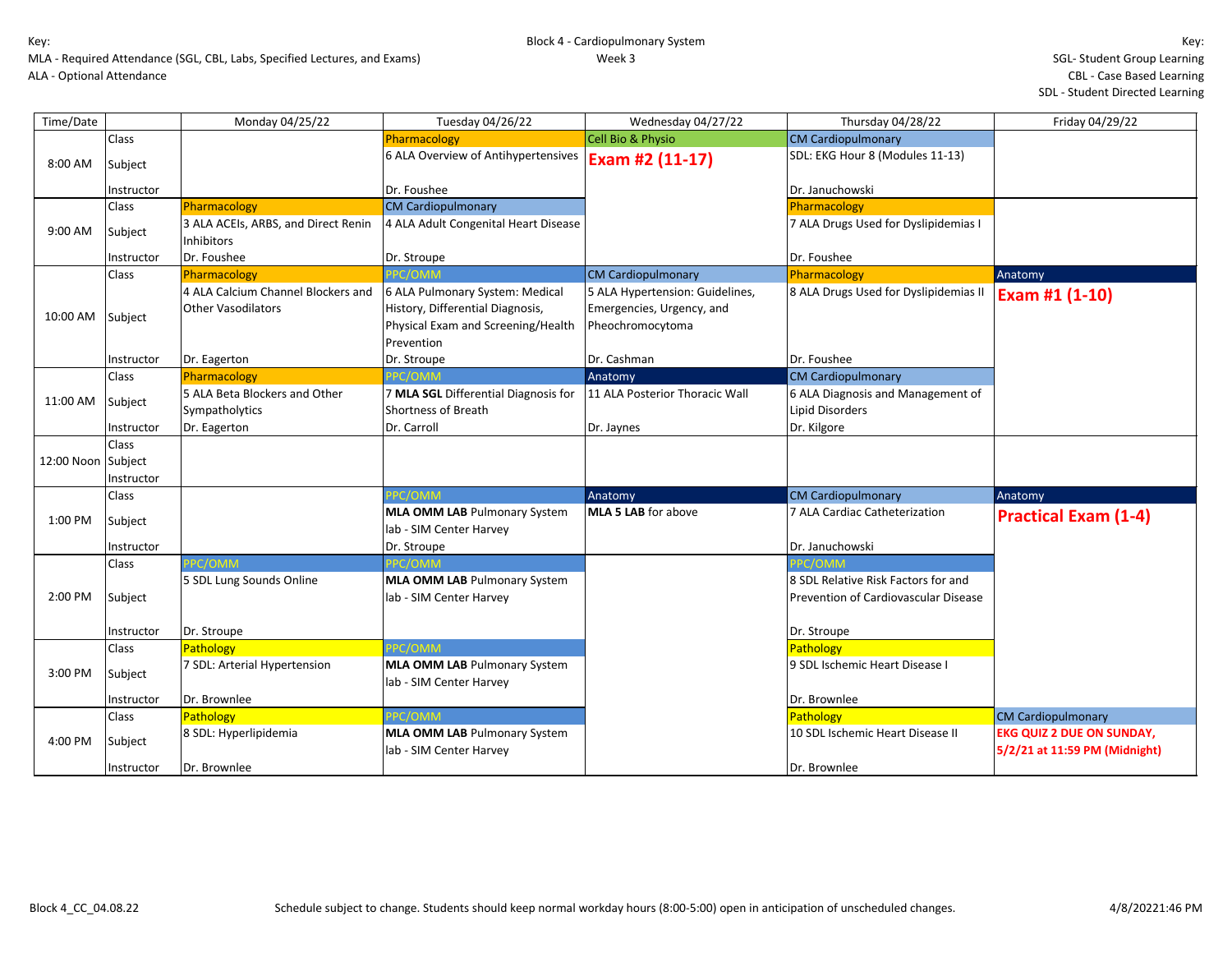| Time/Date          |              | Monday 05/02/22                                  | Tuesday 05/03/22                                                          | Wednesday 05/04/22                                                  | Thursday 05/05/22                                                     | Friday 05/06/22                  |
|--------------------|--------------|--------------------------------------------------|---------------------------------------------------------------------------|---------------------------------------------------------------------|-----------------------------------------------------------------------|----------------------------------|
|                    | Class        | <b>CM Cardiopulmonary</b>                        | Pharmacology                                                              | <b>Cell Bio &amp; Physio</b>                                        | Cell Bio & Physio                                                     | Pathology                        |
| 8:00 AM            | Subject      | SDL: EKG Hour 9 (Modules 14-16)                  | Exam #1 (1-8)                                                             | 18 ALA Case: Heart Failure with<br><b>Reduced Ejection Fraction</b> | 19 ALA Case: Heart Failure with<br><b>Preserved Ejection Fraction</b> | Exam #1 (1-12)                   |
|                    | Instructor   | Dr. Januchowski                                  |                                                                           | Dr. Januchowski                                                     | Dr. Januchowski                                                       |                                  |
|                    | Class        | <b>CM Cardiopulmonary</b>                        | Pharmacology                                                              | <b>CM Cardiopulmonary</b>                                           | <b>Preventive Med</b>                                                 | Pathology                        |
|                    |              | 8 ALA Non-Invasive Cardiac Testing               | 9 ALA Antiplatelets, Anticoagulants,                                      | 9 ALA Acute Coronary Syndromes                                      | 6 ALA Clinical Prevention:                                            | 15 SDL Rheumatic Fever and       |
| 9:00 AM            | Subject      |                                                  | and Thrombolytics I                                                       | (Review EKG Modules 14-16)                                          | Occupational and Environmental<br>Health                              | <b>Rheumatic Heart Disease</b>   |
|                    | Instructor   | Dr. Kilgore                                      | Dr. Eagerton                                                              | Dr. Campbell                                                        | Dr. Stoner                                                            | Dr. Brownlee                     |
|                    | Class        | <b>Preventive Med</b>                            | Pharmacology                                                              | Pharmacology                                                        | <b>CM Cardiopulmonary</b>                                             | <b>CM Cardiopulmonary</b>        |
|                    |              | 4 ALA Clinical Prevention: Chronic               | 10 ALA Antiplatelets, Anticoagulants,                                     | 11 ALA Pharmacologic Management                                     | 10 ALA Complications of Acute                                         | 12 ALA Chronic Management of     |
| 10:00 AM           | Subject      | Disease I                                        | and Thrombolytics II                                                      | of Ischemic Heart Disease I                                         | <b>Coronary Syndromes</b>                                             | Coronary Artery Disease          |
|                    | Instructor   | Dr. Stoner                                       | Dr. Eagerton                                                              | Dr. Foushee                                                         | Dr. Carroll                                                           | Dr. Kilgore                      |
|                    | Class        | <b>Preventive Med</b>                            | PPC/OMM                                                                   | Pharmacology                                                        | <b>CM Cardiopulmonary</b>                                             | <b>CM Cardiopulmonary</b>        |
| 11:00 AM           | Subject      | 5 ALA Clinical Prevention: Chronic<br>Disease II | 9 ALA Autonomics and TART:<br>Palpating for Viscerosomatic<br>Dysfunction | 12 ALA Pharmacologic Management<br>of Ischemic Heart Disease II     | 11 ALA Vasculitis                                                     | 13 ALA Diseases of the Aorta     |
|                    | Instructor   | Dr. Stoner                                       | Dr. Powers                                                                | Dr. Foushee                                                         | Dr. Carroll                                                           | Dr. Lombardozzi                  |
|                    | <b>Class</b> |                                                  |                                                                           |                                                                     |                                                                       |                                  |
| 12:00 Noon Subject |              |                                                  |                                                                           |                                                                     |                                                                       |                                  |
|                    | Instructor   |                                                  |                                                                           |                                                                     |                                                                       |                                  |
|                    | Class        | <b>Procedural Skills</b>                         | PPC/OMM                                                                   | <b>Procedural Skills</b>                                            | <b>Procedural Skills</b>                                              |                                  |
| 1:00 PM            | Subject      | Skills lab (IV, EKG, Intubation)                 | MLA OMM LAB - Alternate with<br><b>Procedural Skills LAB</b>              | Skills Lab (1-5 pm)                                                 | Skills Lab (1-5 pm)                                                   |                                  |
|                    | Instructor   |                                                  |                                                                           |                                                                     |                                                                       |                                  |
|                    | Class        |                                                  | PC/OMM                                                                    | Pathology                                                           |                                                                       |                                  |
| 2:00 PM            | Subject      |                                                  | MLA OMM LAB - Alternate with<br><b>Procedural Skills LAB</b>              | 11 SDL: Vasculitides I                                              |                                                                       |                                  |
|                    | Instructor   |                                                  |                                                                           | Dr. Brownlee                                                        |                                                                       |                                  |
|                    | Class        |                                                  | <b>Procedural Skills</b>                                                  | Pathology                                                           |                                                                       |                                  |
|                    |              |                                                  | OMM LAB - Alternate with                                                  | 12 SDL: Vasculitides II                                             |                                                                       |                                  |
| 3:00 PM            | Subject      |                                                  | Procedural Skills LAB                                                     |                                                                     |                                                                       |                                  |
|                    | Instructor   |                                                  |                                                                           | Dr. Brownlee                                                        |                                                                       |                                  |
|                    | Class        |                                                  | PC/OMM                                                                    | Pathology                                                           | Pathology                                                             | <b>CM Cardiopulmonary</b>        |
| 4:00 PM            | Subject      |                                                  | MLA OMM LAB - Alternate with                                              | 13 SDL: Peripheral Vascular Disease,                                | 14 SDL Valvular Heart Disease                                         | <b>EKG QUIZ 2 DUE ON SUNDAY,</b> |
|                    |              |                                                  | <b>Procedural Skills LAB</b>                                              | <b>Venous Disorders</b>                                             |                                                                       | 5/9/21 at 11:59 PM (Midnight)    |
|                    | Instructor   |                                                  |                                                                           | Dr. Brownlee                                                        | Dr. Brownlee                                                          |                                  |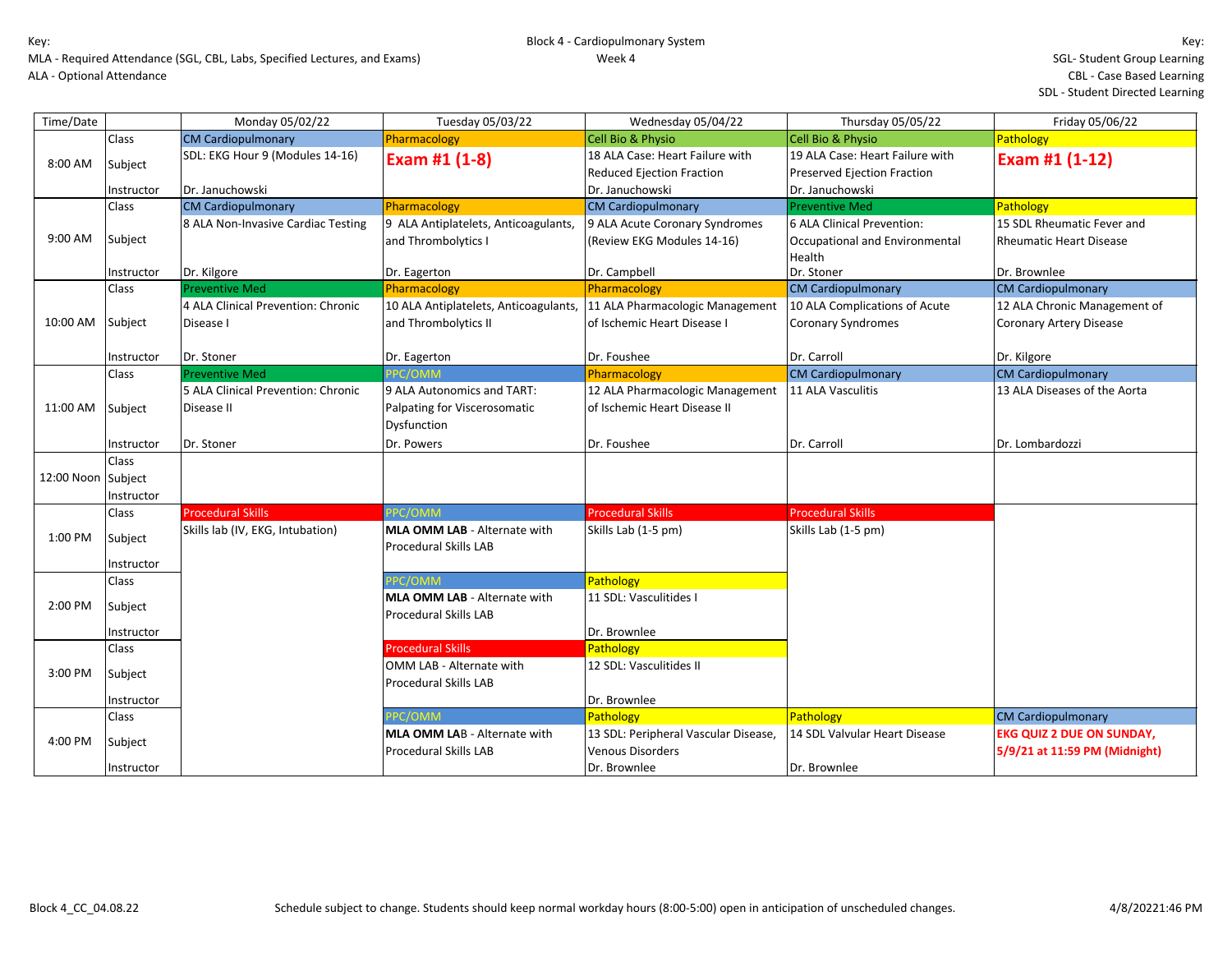| Time/Date          |              | Monday 05/09/22                                                               | Tuesday 05/10/22                                | Wednesday 05/11/22                                                                                                        | Thursday 05/12/22                                                       | Friday 05/13/22                                                     |
|--------------------|--------------|-------------------------------------------------------------------------------|-------------------------------------------------|---------------------------------------------------------------------------------------------------------------------------|-------------------------------------------------------------------------|---------------------------------------------------------------------|
|                    | Class        |                                                                               | PC/OMM                                          | <b>CM Cardiopulmonary</b>                                                                                                 | <b>CM Cardiopulmonary</b>                                               |                                                                     |
| 8:00 AM            | Subject      |                                                                               | Exam #1 (1-9)                                   | 16 ALA Supraventicular Arrhythmias:<br>SVT, Flutter, WPW, Bradycardia:<br>Management and Pacing (Review<br>EKG module 21) | Exam #1 (1-13)                                                          |                                                                     |
|                    | Instructor   |                                                                               |                                                 | Dr. Campbell                                                                                                              |                                                                         |                                                                     |
|                    | Class        | <b>CM Cardiopulmonary</b>                                                     |                                                 | <b>CM Cardiopulmonary</b>                                                                                                 |                                                                         | Pathology                                                           |
| 9:00 AM            | Subject      | SDL: EKG Hour 10 (Modules 17-18)                                              |                                                 | 17 ALA Ventricular Arrhythmias:<br>Acute, Chronic and their<br>Management (Review EKG modules                             |                                                                         | 19 SDL: Vascular Tumors                                             |
|                    | Instructor   | Dr. Januchowski                                                               |                                                 | Dr. Campbell                                                                                                              |                                                                         | Dr. Brownlee                                                        |
|                    | Class        | <b>CM Cardiopulmonary</b>                                                     | PC/OMM                                          | Pharmacology                                                                                                              | Pharmacology                                                            | Pathology                                                           |
| 10:00 AM           | Subject      | SDL: EKG Hour 11 (Modules 21-22)                                              | <b>Practical Exam / OSCE /</b><br><b>Harvey</b> | 13 ALA Management of Arrhythmias I 15 ALA Pharmacologic Management                                                        | of Congestive Heart Failure I                                           | 20 SDL: Cardiomyopathies                                            |
|                    | Instructor   | Dr. Januchowski                                                               |                                                 | Dr. Foushee                                                                                                               | Dr. Foushee                                                             | Dr. Brownlee                                                        |
|                    | Class        | <b>Preventive Med</b>                                                         |                                                 | Pharmacology                                                                                                              | Pharmacology                                                            | Pathology                                                           |
| 11:00 AM           | Subject      | 7 ALA Global Health                                                           |                                                 | 14 ALA Management of Arrhythmias                                                                                          | 16 ALA Pharmacologic Management<br>of Congestive Heart Failure II       | 21 SDL: Cardic Tumors                                               |
|                    | Instructor   | Dr. Stoner                                                                    |                                                 | Dr. Foushee                                                                                                               | Dr. Foushee                                                             | Dr. Brownlee                                                        |
|                    | <b>Class</b> |                                                                               |                                                 |                                                                                                                           |                                                                         |                                                                     |
| 12:00 Noon Subject |              |                                                                               |                                                 |                                                                                                                           |                                                                         |                                                                     |
|                    | Instructor   |                                                                               |                                                 |                                                                                                                           |                                                                         |                                                                     |
|                    | Class        | Pathology                                                                     |                                                 | Pathology                                                                                                                 | <b>CM Cardiopulmonary</b>                                               | <b>Procedural Skills</b>                                            |
| 1:00 PM            | Subject      | 16 SDL Myocarditis and Pericardial<br>Disease (CBL)                           |                                                 | 17 SDL: Heart Failure                                                                                                     | 18 ALA Peripheral Vascular Disease,<br><b>Cold and Blue Extremities</b> | Skills Practice (12-5 pm) - ALSO<br><b>AVAILABLE ON SAT-SUN</b>     |
|                    | Instructor   | Dr. Brownlee                                                                  |                                                 | Dr. Brownlee                                                                                                              | Dr. Stroupe                                                             |                                                                     |
|                    | Class        | <b>CM Cardiopulmonary</b>                                                     |                                                 | Pathology                                                                                                                 |                                                                         |                                                                     |
| 2:00 PM            | Subject      | 14 CBL Infectious Agents of<br>Pericarditis, Myocarditis, and<br>Endocarditis |                                                 | 18 SDL: Aneurysms                                                                                                         |                                                                         |                                                                     |
|                    | Instructor   | Dr. Ritthipichai                                                              |                                                 | Dr. Brownlee                                                                                                              |                                                                         |                                                                     |
|                    | Class        | <b>CM Cardiopulmonary</b>                                                     |                                                 |                                                                                                                           |                                                                         |                                                                     |
| 3:00 PM            | Subject      | 15 CBL Myocarditis and Endocarditis                                           |                                                 |                                                                                                                           |                                                                         |                                                                     |
|                    | Instructor   | Dr. Ritthipichai                                                              |                                                 |                                                                                                                           |                                                                         |                                                                     |
|                    | Class        | <b>CM Cardiopulmonary</b>                                                     |                                                 |                                                                                                                           |                                                                         | <b>CM Cardiopulmonary</b>                                           |
| 4:00 PM            | Subject      | SDL: EKG Hour 12 (Modules 23-24)                                              |                                                 |                                                                                                                           |                                                                         | <b>EKG QUIZ 3 DUE ON SUNDAY, 5-16-</b><br>21 at 11:59 PM (Midnight) |
|                    | Instructor   | Dr. Januchowski                                                               |                                                 |                                                                                                                           |                                                                         |                                                                     |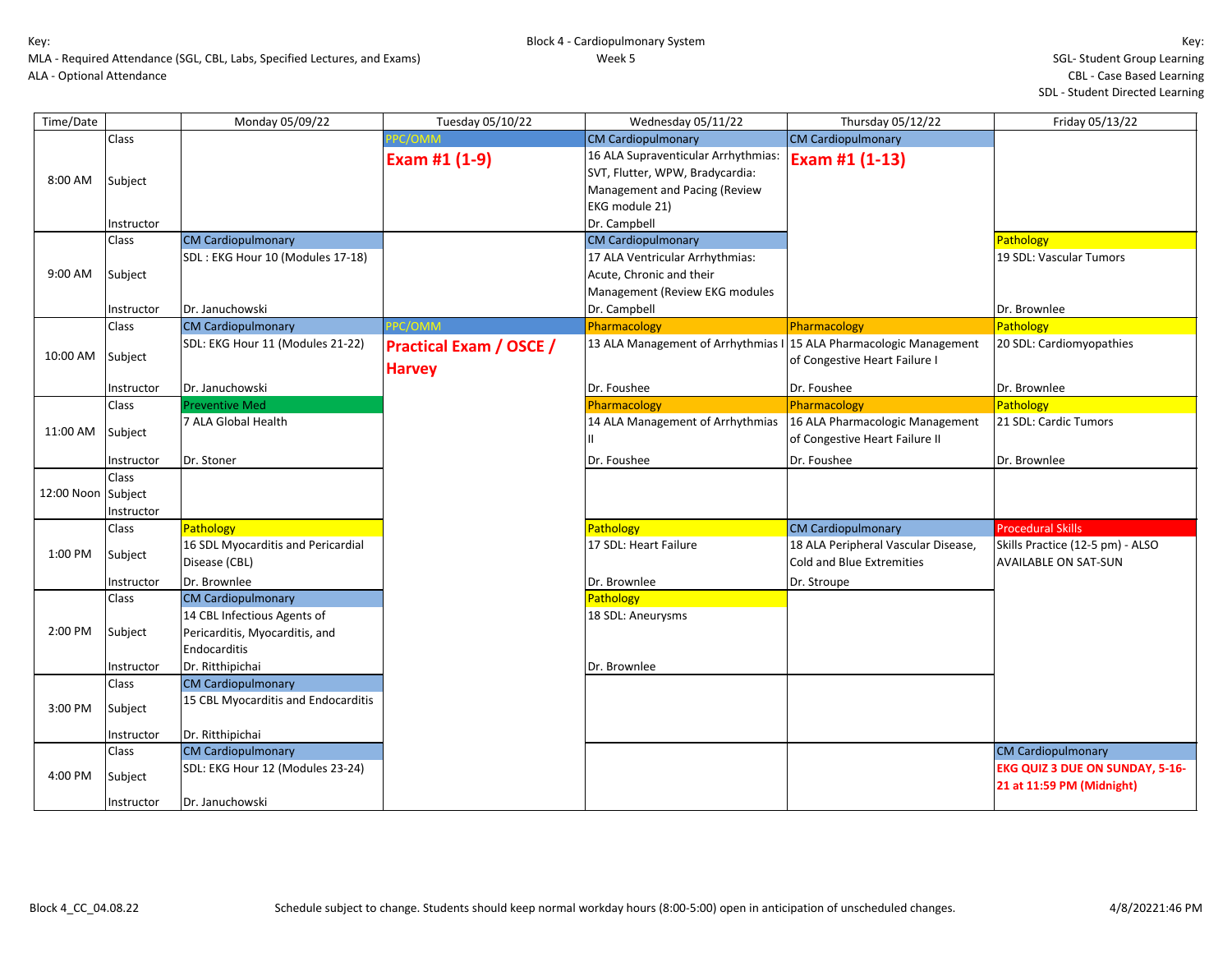| Time/Date          |            | Monday 05/16/22                                                    | Tuesday 05/17/22                             | Wednesday 05/18/22                                                   | Thursday 05/19/22                                                         | Friday 05/20/22                      |
|--------------------|------------|--------------------------------------------------------------------|----------------------------------------------|----------------------------------------------------------------------|---------------------------------------------------------------------------|--------------------------------------|
|                    | Class      | <b>CM Cardiopulmonary</b>                                          | <b>Preventive Med</b>                        | Pathology                                                            | Cell Bio & Physio                                                         | Pathology                            |
| 8:00 AM            | Subject    | 19 MLA Cardiomyopathies                                            | <b>EXAM #1 (1-7)</b>                         | 22 ALA Histology of the Respiratory                                  | 22 ALA Lung Volumes and Capacities II $\mathsf{\mathsf{Exam}}$ #2 (13-21) |                                      |
|                    | Instructor | Dr. Albert                                                         |                                              | System<br>Dr. Brownlee                                               | Dr. Januchowski                                                           |                                      |
|                    | Class      | <b>CM Cardiopulmonary</b>                                          | <b>CM Cardiopulmonary</b>                    | Pathology                                                            | <b>Cell Bio &amp; Physio</b>                                              | Anatomy                              |
|                    |            | 20 MLA Congestive Heart Failure                                    | 21 ALA Chest Trauma and                      | 23 ALA LAB: Histology of the                                         | 23 ALA Lung Volumes and Capacities                                        | 14 ALA Clinical Anatomy: Upper       |
| 9:00 AM            | Subject    |                                                                    | Pneumothorax I                               | <b>Respiratory System</b>                                            | Ш                                                                         | Respiratory System, Pharynx and      |
|                    |            |                                                                    |                                              |                                                                      |                                                                           | Larynx                               |
|                    | Instructor | Dr. Albert                                                         | Dr. Saleski                                  | Dr. Brownlee                                                         | Dr. Januchowski                                                           | Dr. Lombardozzi                      |
|                    | Class      | Anatomy                                                            | <b>CM Cardiopulmonary</b>                    | Cell Bio & Physio                                                    | <b>CM Cardiopulmonary</b>                                                 | Anatomy                              |
|                    |            | 12 ALA Larynx and Upper Airway                                     | 22 ALA Chest Trauma and                      | 20 ALA Structure of the Respiratory                                  | 23 ALA Pericardial Disease:                                               | 15 ALA Clinical Anatomy:             |
| 10:00 AM           | Subject    |                                                                    | Pneumothorax II                              | System                                                               | Pericarditis, Effusion, and Tamponade                                     | Laryngoscopy, Bronchoscopy,          |
|                    |            |                                                                    |                                              |                                                                      | (Review EKG modules 17-18)                                                | Intubation                           |
|                    | Instructor | Dr. Jaynes                                                         | Dr. Saleski                                  | Dr. Januchowski                                                      | Dr. Campbell                                                              | Dr. Lombardozzi                      |
|                    | Class      | Anatomy                                                            | PC/OMM                                       | Cell Bio & Physio                                                    | <b>CM Cardiopulmonary</b>                                                 | <b>CM Cardiopulmonary</b>            |
|                    |            | 13 ALA Lower Airway                                                | 10 ALA Concepts of Still Technique           | 21 ALA Lung Volumes and Capacities I 24 ALA Deep Vein Thrombosis and |                                                                           | 25 ALA Nutrition and Cardiovascular  |
| 11:00 AM           | Subject    |                                                                    | <b>Verses Facilitated Positional Release</b> |                                                                      | <b>Pulmonary Embolus</b>                                                  | <b>Disease</b>                       |
|                    |            |                                                                    |                                              |                                                                      |                                                                           |                                      |
|                    | Instructor | Dr. Atance                                                         | Dr. Powers                                   | Dr. Januchowski                                                      | Dr. Campbell                                                              | Dr. Dimucci-Ward                     |
|                    | Class      |                                                                    |                                              | Pathology                                                            |                                                                           |                                      |
|                    |            |                                                                    |                                              | 24 MLA CBL WRAP UP: Infective                                        |                                                                           |                                      |
| 12:00 Noon Subject |            |                                                                    |                                              | Endocarditis (MLA) - Dr.                                             |                                                                           |                                      |
|                    |            |                                                                    |                                              | Brownlee/Ritthipichai                                                |                                                                           |                                      |
|                    | Instructor |                                                                    |                                              | Dr. Brownlee                                                         |                                                                           |                                      |
|                    | Class      | Anatomy                                                            | PC/OMM                                       |                                                                      | PC/OMM                                                                    | Pathology                            |
|                    |            | MLA 6 LAB for lecture 12-13 (airway)   MLA OMM LAB Still Technique |                                              |                                                                      | <b>MLA OMM Lab - Facilitated Positional</b>                               | 25 SDL: Acute Respiratory Distress   |
| 1:00 PM            | Subject    |                                                                    |                                              |                                                                      | Release for Cervical and Thoracic                                         | Syndrome                             |
|                    |            |                                                                    |                                              |                                                                      | Regions - alternate with CP SIM (#1)                                      |                                      |
|                    | Instructor |                                                                    |                                              |                                                                      |                                                                           | Dr. Brownlee                         |
|                    | Class      |                                                                    | <b>Procedural Skills</b>                     | <b>Procedural Skills</b>                                             | <b>CM Cardiopulmonary</b>                                                 | Pathology                            |
|                    |            |                                                                    | OMM LAB Still Technique - CHECK              | CHECK OFF SKILLS (2-5 pm)                                            | <b>MLA OMM Lab - Facilitated Positional</b>                               | 126 SDL: Tumors of the Head and Neck |
| 2:00 PM            | Subject    |                                                                    | OFF SKILLS - Alternate with OMM              |                                                                      | Release for Cervical and Thoracic                                         |                                      |
|                    |            |                                                                    | LAB                                          |                                                                      | Regions - alternate with CP SIM (#1)                                      |                                      |
|                    | Instructor |                                                                    |                                              |                                                                      |                                                                           | Dr. Brownlee                         |
|                    | Class      |                                                                    | PC/OMM                                       |                                                                      | PC/OMM                                                                    | <b>CM Cardiopulmonary</b>            |
|                    |            |                                                                    | <b>MLA OMM LAB Still Technique</b>           |                                                                      | MLA OMM Lab - Facilitated Positional                                      | CP SIM LAB (#2)                      |
| 3:00 PM            | Subject    |                                                                    |                                              |                                                                      | Release for Cervical and Thoracic                                         |                                      |
|                    |            |                                                                    |                                              |                                                                      | Regions - alternate with CP SIM (#1)                                      |                                      |
|                    | Instructor |                                                                    |                                              |                                                                      |                                                                           |                                      |
|                    | Class      |                                                                    | <b>Procedural Skills</b>                     |                                                                      | <b>CM Cardiopulmonary</b>                                                 | <b>CM Cardiopulmonary</b>            |
|                    |            |                                                                    | OMM LAB Still Technique - CHECK              |                                                                      | <b>MLA OMM Lab - Facilitated Positional</b>                               | <b>EKG QUIZ 4 DUE ON SUNDAY,</b>     |
| 4:00 PM            | Subject    |                                                                    | OFF SKILLS - Alternate with OMM              |                                                                      | <b>Release for Cervical and Thoracic</b>                                  | 5/23/21 at 11:59 PM (Midnight)       |
|                    |            |                                                                    | LAB                                          |                                                                      | Regions - alternate with CP SIM (#1)                                      |                                      |
|                    | Instructor |                                                                    |                                              |                                                                      |                                                                           |                                      |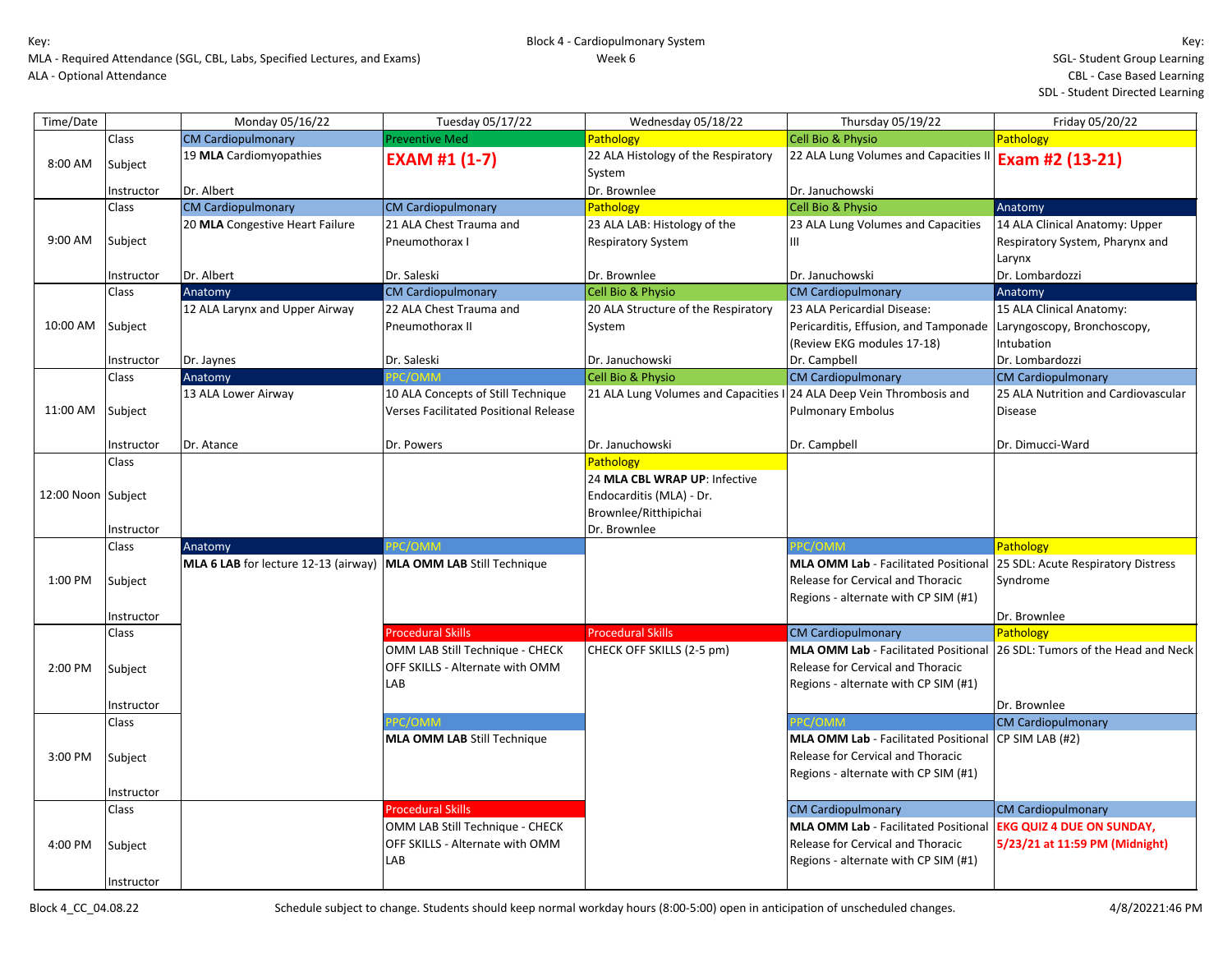| Time/Date          |              | Monday 05/23/22                                                     | Tuesday 05/24/22                     | Wednesday 05/25/22                    | Thursday 05/26/22                                                        | Friday 05/27/22                    |
|--------------------|--------------|---------------------------------------------------------------------|--------------------------------------|---------------------------------------|--------------------------------------------------------------------------|------------------------------------|
|                    | Class        | Cell Bio & Physio                                                   | Pharmacology                         | <b>Cell Bio &amp; Physio</b>          | Cell Bio & Physio                                                        | <b>CM Cardiopulmonary</b>          |
| 8:00 AM            | Subject      | 24 ALA Mechanism of Breathing I                                     | Exam #2 (9-16)                       | 28 ALA Gas Exchange I                 | 30 ALA Oxygen Transport in the Blood                                     | <b>EXAM #2 (14-28)</b>             |
|                    |              |                                                                     |                                      |                                       |                                                                          |                                    |
|                    | Instructor   | Dr. Januchowski                                                     |                                      | Dr. Januchowski                       | Dr. Januchowski                                                          |                                    |
|                    | Class        | <b>Cell Bio &amp; Physio</b>                                        | Cell Bio & Physio                    | Cell Bio & Physio                     | Cell Bio & Physio                                                        |                                    |
| 9:00 AM            | Subject      | 25 ALA Mechanism of Breathing II                                    | 26 ALA Ventilation-Perfusion         | 29 ALA Gas Exchange II                | 31 ALA Oxygen Transport in the Blood                                     |                                    |
|                    |              |                                                                     | Relationship I                       |                                       |                                                                          |                                    |
|                    | Instructor   | Dr. Januchowski                                                     | Dr. Januchowski                      | Dr. Januchowski                       | Dr. Januchowski                                                          |                                    |
|                    | <b>Class</b> | Anatomy                                                             | <b>Cell Bio &amp; Physio</b>         | <b>Preventive Med</b>                 | PPC/OMM                                                                  | <b>Preventive Med</b>              |
|                    |              | 16 ALA Respiratory Embryology:                                      | 27 ALA Ventilation-Perfusion         | 9 ALA Clinical Prevention: Infectious | 12 ALA The Pre-Preparticipation Exam: 10 SDL: Applied Epidemiology Using |                                    |
| 10:00 AM Subject   |              | Larynx and Lungs                                                    | Relationship II                      | Disease - Adult and Childhood         | <b>Cardiac Considerations</b>                                            | an Outbreak Investigation I        |
|                    |              |                                                                     |                                      | Vaccines                              |                                                                          |                                    |
|                    | Instructor   | Dr. Jaynes                                                          | Dr. Januchowski                      | Dr. Stoner                            | Dr. Cashman                                                              | Dr. Stoner                         |
|                    | Class        | <b>Preventive Med</b>                                               | PPC/OMM                              |                                       | PPC/OMM                                                                  | <b>Preventive Med</b>              |
|                    |              | 8 ALA Clinical Prevention: Infectious                               | 11 ALA Rib Cage: Osteopathic         |                                       | 13 ALA Articulatory Techniques/                                          | 11 SDL: Applied Epidemiology Using |
| 11:00 AM Subject   |              | <b>Disease</b>                                                      | Considerations                       |                                       | <b>HVLA: Thoracic Spine</b>                                              | an Outbreak Investigation II       |
|                    |              |                                                                     |                                      |                                       |                                                                          |                                    |
|                    | Instructor   | Dr. Stoner                                                          | Dr. Shadiack                         |                                       | Dr. Powers                                                               | Dr. Stoner                         |
|                    | <b>Class</b> |                                                                     |                                      |                                       |                                                                          |                                    |
| 12:00 Noon Subject |              |                                                                     |                                      |                                       |                                                                          |                                    |
|                    | Instructor   |                                                                     |                                      |                                       |                                                                          |                                    |
|                    | <b>Class</b> | <b>CM Cardiopulmonary</b>                                           | PPC/OMM                              | <b>CM Cardiopulmonary</b>             | PPC/OMM                                                                  | Pathology                          |
| 1:00 PM            | Subject      | 26 ALA Valvular Heart Disease: Aortic MLA OMM LAB alternate with CP |                                      | CP SIM LAB (#4)                       | MLA OMM LAB group A alternate                                            | 27 SDL: Bronchiectasis             |
|                    |              | and Pulmonic                                                        | Sim LAB (#3)                         |                                       | with CP Sim LAB (#5)                                                     |                                    |
|                    | Instructor   | Dr. Garbalosa                                                       | Dr. Shadiack                         |                                       | Dr. Powers                                                               | Dr. Brownlee                       |
|                    | Class        | <b>CM Cardiopulmonary</b>                                           | <b>CM Cardiopulmonary</b>            |                                       | <b>CM Cardiopulmonary</b>                                                | Pathology                          |
| 2:00 PM            | Subject      | 27 ALA Valvular Heart Disease:                                      | MLA OMM LAB alternate with CP        |                                       | MLA OMM LAB group A alternate                                            | 28 SDL: Pulmonary Vascular         |
|                    |              | Mitral and Tricuspid                                                | Sim LAB (#3)                         |                                       | with CP Sim LAB (#5)                                                     | <b>Disorders</b>                   |
|                    | Instructor   | Dr. Garbalosa                                                       |                                      |                                       |                                                                          | Dr. Brownlee                       |
|                    | Class        | <b>CM Cardiopulmonary</b>                                           | PPC/OMM                              |                                       | PPC/OMM                                                                  | <b>ICC</b>                         |
| 3:00 PM            | Subject      | 28 ALA Surgical Valvular Repair /                                   | MLA OMM LAB alternate with CP        |                                       | MLA OMM LAB group A alternate                                            | ICC information ***** DPBL Modules |
|                    |              | Harvey                                                              | Sim LAB (#3)                         |                                       | with CP Sim LAB (#5)                                                     | due at 11:59 pm                    |
|                    | Instructor   | Dr. Garbalosa                                                       | Dr. Shadiack                         |                                       | Dr. Powers                                                               | Dr. Lindsey                        |
|                    | Class        | <b>CM Cardiopulmonary</b>                                           | <b>CM Cardiopulmonary</b>            |                                       | <b>CM Cardiopulmonary</b>                                                |                                    |
| 4:00 PM            |              | EKG Hour 13 (Modules 19-20)                                         | <b>MLA OMM LAB</b> alternate with CP |                                       | <b>MLA OMM LAB</b> group A alternate                                     |                                    |
|                    | Subject      |                                                                     | Sim LAB (#3)                         |                                       | with CP Sim LAB (#5)                                                     |                                    |
|                    | Instructor   | Dr. Campbell                                                        |                                      |                                       |                                                                          |                                    |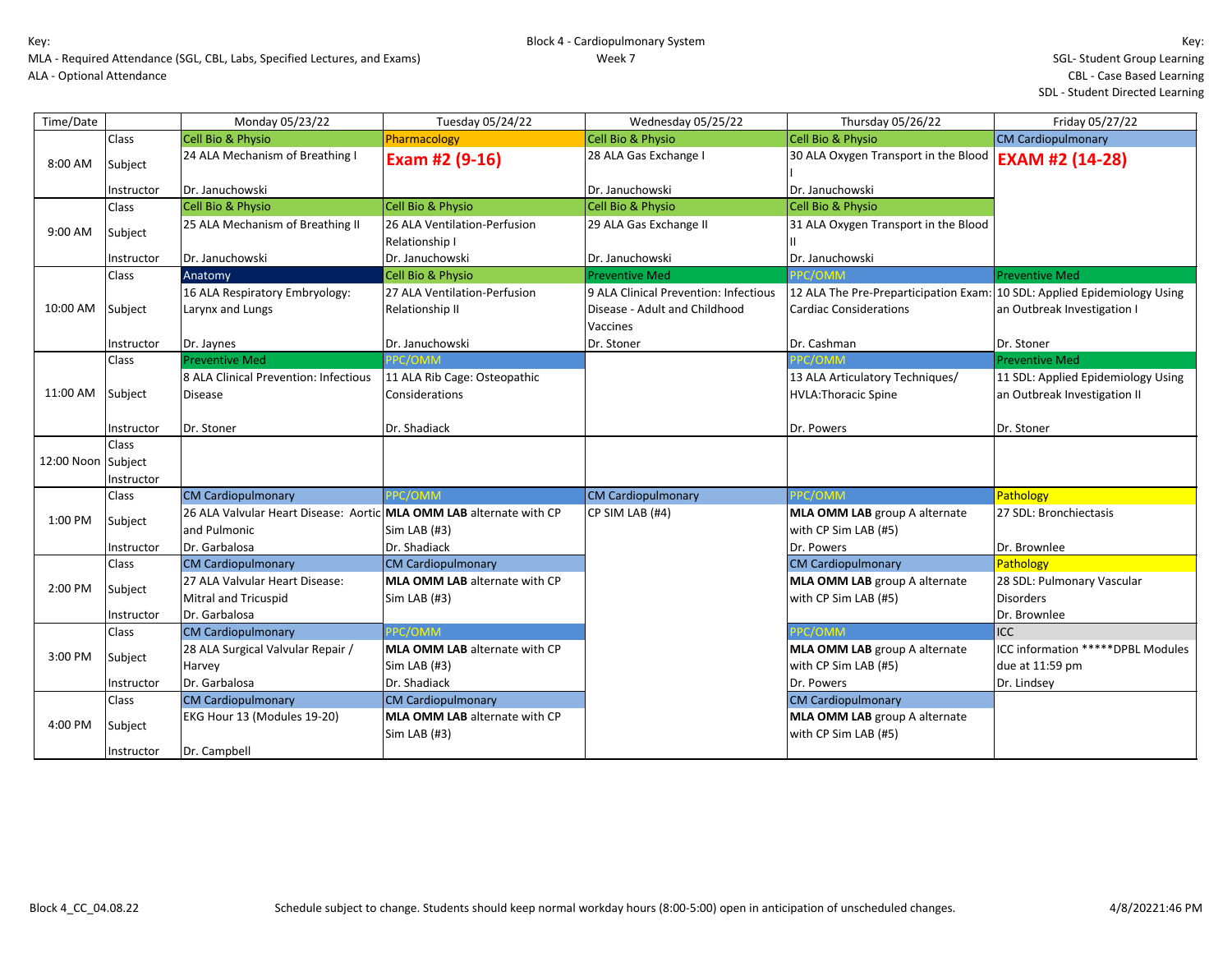| Time/Date          |                     | Monday 05/30/22 | Tuesday 05/31/22                                                       | Wednesday 06/01/22              | Thursday 06/02/22                                                        | Friday 06/03/22                                            |
|--------------------|---------------------|-----------------|------------------------------------------------------------------------|---------------------------------|--------------------------------------------------------------------------|------------------------------------------------------------|
|                    | Class               |                 | Pathology                                                              | Cell Bio & Physio               | <b>CM Cardiopulmonary</b>                                                | Pathology                                                  |
| 8:00 AM            | Subject             |                 | 29 SDL: Tumors of the Upper<br><b>Respiratory Tract</b>                | <b>EXAM #3 (18-27)</b>          | 29 ALA Lung Cancer I                                                     | Exam #3 (22-30)                                            |
|                    | Instructor          |                 | Dr. Brownlee                                                           |                                 | Dr. Januchowski                                                          |                                                            |
|                    | Class               |                 | Pathology                                                              |                                 | <b>CM Cardiopulmonary</b>                                                |                                                            |
| 9:00 AM            | Subject             | off             | 30 SDL: Disorders of the Pleura,<br>Diaphragm and Chest Wall           |                                 | 30 ALA Lung Cancer II                                                    |                                                            |
|                    | Instructor          |                 | Dr. Brownlee                                                           |                                 | Dr. Januchowski                                                          |                                                            |
|                    | Class               |                 | <b>Preventive Med</b>                                                  | Cell Bio & Physio               | <b>CM Cardiopulmonary</b>                                                | <b>CM Cardiopulmonary</b>                                  |
| 10:00 AM           | Subject             |                 | 12 ALA A Systems Perspective to<br><b>Mental and Behavioral Health</b> | 32 ALA Control of Breathing     | 31 ALA Pulmonary Vascular Disease                                        | 32 ALA Non-Cancerous Tumors of the<br><b>Head and Neck</b> |
|                    | Instructor          |                 | Dr. Stoner                                                             | Dr. Januchowski                 | Dr. Januchowski                                                          | Dr. Lombardozzi                                            |
|                    | Class               |                 | <b>Preventive Med</b>                                                  | Cell Bio & Physio               | PPC/OMM                                                                  | <b>CM Cardiopulmonary</b>                                  |
|                    |                     |                 | 13 ALA Addiction: A Community                                          | 33 ALA Integrative Functions of | 14 ALA OMT for Cardiovascular                                            | 33 ALA Cancer of the Head, Neck, and                       |
| 11:00 AM           | Subject             |                 | Approach to Prevention and<br>Management                               | Pulmonology                     | Diseases/Problems                                                        | Throat                                                     |
|                    | Instructor          |                 | Dr. Stoner                                                             | Dr. Januchowski                 | Dr. Shadiack                                                             | Dr. Lombardozzi                                            |
| 12:00 Noon Subject | Class<br>Instructor |                 | COMSAE level 2 (lecture hall 2 from 8-<br>12)                          |                                 |                                                                          |                                                            |
|                    | Class               |                 | ICC                                                                    | <b>CM Cardiopulmonary</b>       | PPC/OMM                                                                  | Anatomy                                                    |
| 1:00 PM            | Subject             |                 | <b>CIS</b>                                                             | CP SIM LAB (#6) 1-5 pm          | MLA OMM LAB alternate with CP SIM MLA 7 Lab for lower airway<br>LAB (#7) |                                                            |
|                    | Instructor          |                 |                                                                        |                                 |                                                                          |                                                            |
|                    | Class               |                 |                                                                        |                                 | PPC/OMM                                                                  |                                                            |
| 2:00 PM            | Subject             |                 |                                                                        |                                 | MLA OMM Lab                                                              |                                                            |
|                    | Instructor          |                 |                                                                        |                                 | Dr. Shadiack                                                             |                                                            |
|                    | Class               |                 | ICC                                                                    | ICC                             | <b>PC/OMM</b>                                                            |                                                            |
| 3:00 PM            | Subject             |                 | <b>CIS</b>                                                             | <b>CIS</b>                      | MLA OMM LAB alternate with CP SIM<br>LAB (#7)                            |                                                            |
|                    | Instructor          |                 |                                                                        |                                 | Dr. Shadiack                                                             |                                                            |
|                    | Class               |                 |                                                                        |                                 | PC/OMM                                                                   |                                                            |
| 4:00 PM            | Subject             |                 |                                                                        |                                 | MLA OMM Lab                                                              |                                                            |
|                    | Instructor          |                 |                                                                        |                                 | Dr. Shadiack                                                             |                                                            |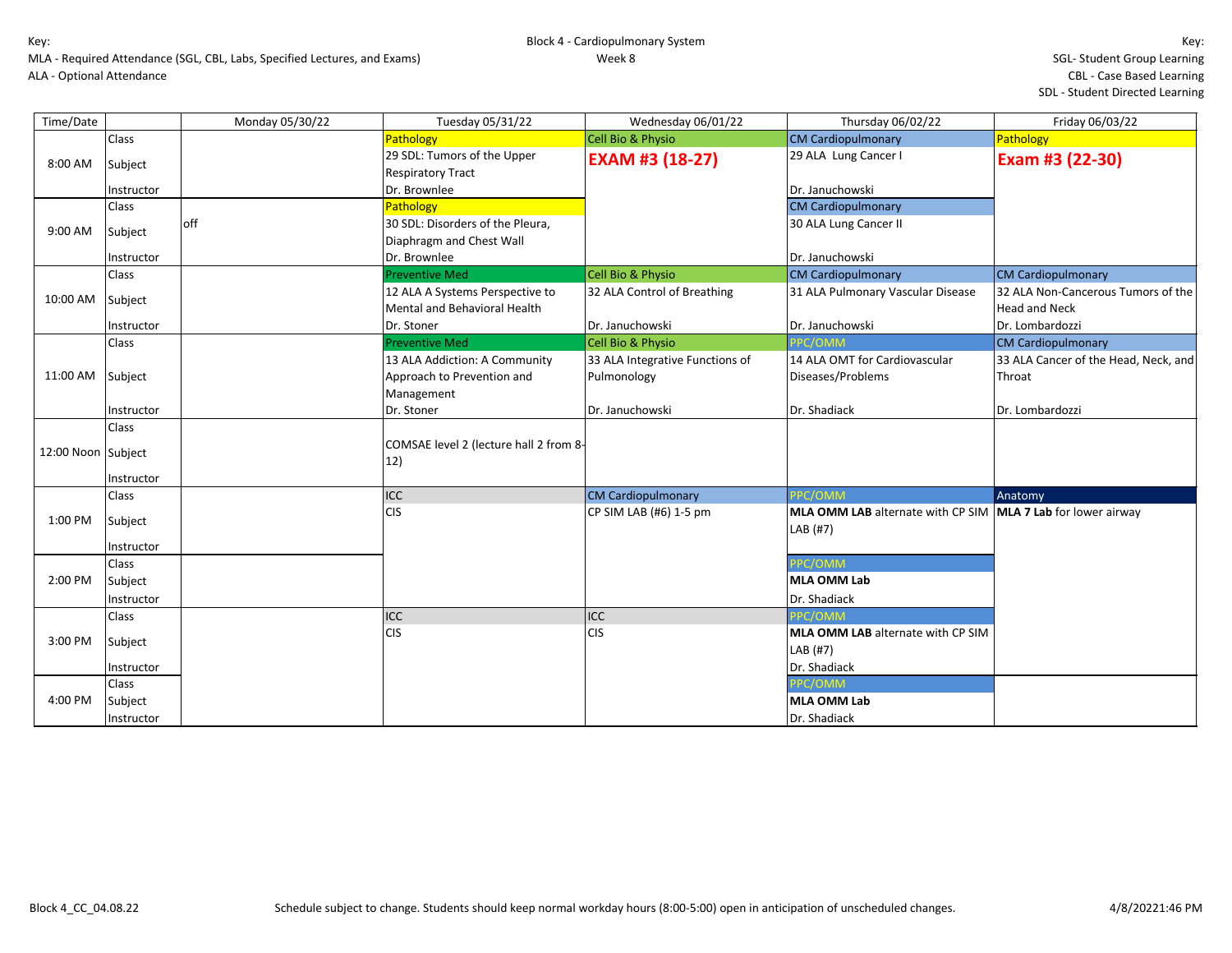| Time/Date          |              | Monday 06/06/22      | Tuesday 06/07/22                     | Wednesday 06/08/22                   | Thursday 06/09/22                 | Friday 06/10/22             |
|--------------------|--------------|----------------------|--------------------------------------|--------------------------------------|-----------------------------------|-----------------------------|
|                    | Class        | <b>ICC</b>           | <b>CM Cardiopulmonary</b>            | Cell Bio & Physio                    | Pathology                         |                             |
| 8:00 AM            | Subject      | Standardized patient | 34 CBL SDL Asthma: Diagnosis,        | Exam #4 (28-33)                      | 32 SDL: Restrictive Lung Disease  |                             |
|                    |              |                      | <b>Guidelines and Management</b>     |                                      |                                   |                             |
|                    | Instructor   |                      | Dr. Stroupe                          |                                      | Dr. Brownlee                      |                             |
|                    | Class        |                      | <b>CM Cardiopulmonary</b>            |                                      | <b>Pathology</b>                  |                             |
| 9:00 AM            | Subject      |                      | 35 CBL SDL Acute Obstructive         |                                      | 33 SDL Lung Cancer                |                             |
|                    |              |                      | <b>Pulmonary Disease</b>             |                                      |                                   |                             |
|                    | Instructor   |                      | Dr. Escamilla                        |                                      | Dr. Brownlee                      |                             |
|                    | Class        |                      | PC/OMM                               | <b>Preventive Med</b>                | <b>CM Cardiopulmonary</b>         | Anatomy                     |
| 10:00 AM           | Subject      |                      | 15 ALA Integrated Cardiopulmonary    | 14 MLA Adverse Childhood             | 38 ALA Nutrition and Pulmonary    | Exam #2 (11-16)             |
|                    |              |                      | Exam - Harvey                        | <b>Experiences I</b>                 | <b>Disease</b>                    |                             |
|                    | Instructor   |                      | Dr. Carroll                          | Dr. Parker                           | Dr. Dimucci-Ward                  |                             |
|                    | Class        |                      | PC/OMM                               | <b>Preventive Med</b>                | <b>CM Cardiopulmonary</b>         |                             |
| 11:00 AM Subject   |              |                      | 16 ALA Respiratory Disorders:        | 15 MLA Adverse Childhood             | 39 ALA Restrictive Lung Diseases  |                             |
|                    |              |                      | <b>Osteopathic Considerations</b>    | <b>Experiences II</b>                |                                   |                             |
|                    | Instructor   |                      | Dr. Romano                           | Dr. Parker                           | Dr. Kilgore                       |                             |
|                    | <b>Class</b> |                      |                                      |                                      |                                   |                             |
| 12:00 Noon Subject |              |                      |                                      |                                      |                                   |                             |
|                    | Instructor   |                      |                                      |                                      |                                   |                             |
|                    | Class        |                      | PPC/OMM                              | <b>CM Cardiopulmonary</b>            | Pathology                         | Anatomy                     |
| 1:00 PM            | Subject      |                      | <b>MLA OMM LAB</b> alternate with CP | 36 CBL SDL Chronic Obstructive       | 34 SDL: Immunology of Cardiac and | <b>Practical Exam (5-7)</b> |
|                    |              |                      | SIM LAB - Makeup                     | <b>Pulmonary Disease</b>             | <b>Pulmonary Transplant</b>       |                             |
|                    | Instructor   |                      |                                      | Dr. Kilgore                          | Dr. Brownlee                      |                             |
|                    | <b>Class</b> |                      | <b>CM Cardiopulmonary</b>            | <b>CM Cardiopulmonary</b>            | Pharmacology                      |                             |
| 2:00 PM            |              |                      | MLA OMM LAB alternate with CP        | 37 CBL SDL Pulmonary Diagnostic      | 17 CBL SDL Drugs for COPD and     |                             |
|                    | Subject      |                      | SIM LAB - Makeup                     | <b>Tests</b>                         | Asthma I                          |                             |
|                    | Instructor   |                      |                                      | Dr. Januchowski                      | Dr. Eagerton                      |                             |
|                    | Class        |                      | PC/OMM                               | Pathology                            | Pharmacology                      |                             |
| 3:00 PM            |              |                      | <b>MLA OMM LAB</b> alternate with CP | 31 SDL: CBL Obstructive Lung Disease | 18 CBL SDL Drugs for COPD and     |                             |
|                    | Subject      |                      | SIM LAB - Makeup                     |                                      | Asthma II                         |                             |
|                    | Instructor   |                      |                                      | Dr. Brownlee                         | Dr. Eagerton                      |                             |
|                    | Class        |                      | <b>CM Cardiopulmonary</b>            |                                      |                                   |                             |
|                    |              |                      | <b>MLA OMM LAB</b> alternate with CP |                                      |                                   |                             |
| 4:00 PM            | Subject      |                      | SIM LAB - Makeup                     |                                      |                                   |                             |
|                    | Instructor   |                      |                                      |                                      |                                   |                             |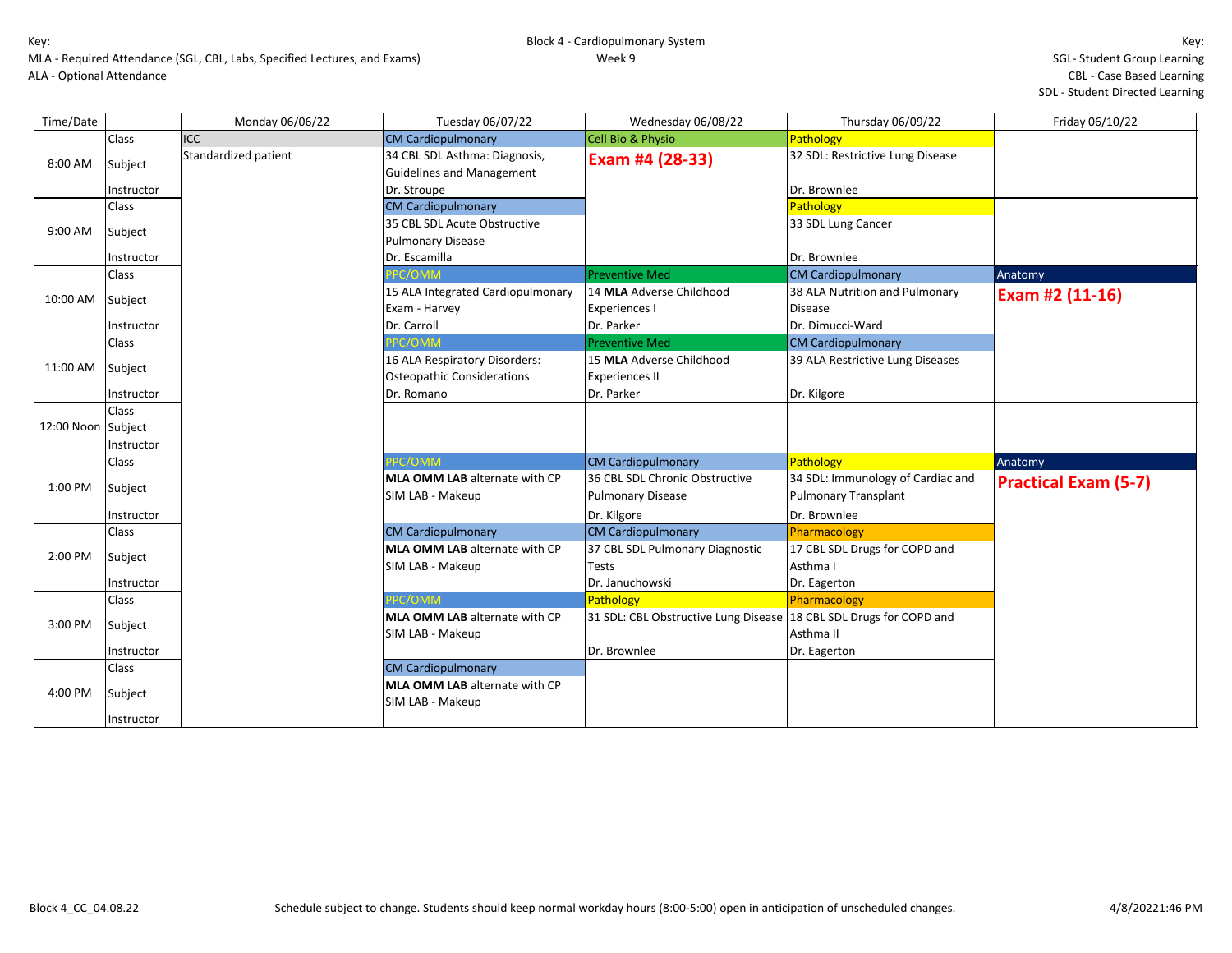| Time/Date          |                            | Monday 06/13/22                                                                          | Tuesday 06/14/22             | Wednesday 06/15/22                                                   | Thursday 06/16/22     | Friday 06/17/22                                                                              |
|--------------------|----------------------------|------------------------------------------------------------------------------------------|------------------------------|----------------------------------------------------------------------|-----------------------|----------------------------------------------------------------------------------------------|
|                    | Class                      | <b>CM Cardiopulmonary</b>                                                                | <b>CM Cardiopulmonary</b>    | <b>Preventive Med</b>                                                | PPC/OMM               | <b>CM Cardiopulmonary</b>                                                                    |
| 8:00 AM            | Subject                    | 40 ALA Approach to the Patient with<br>Acute Stridor(Tracheitis, Epiglottitis,<br>Croup) | Exam #3 (29-39)              | <b>MLA</b> Presentation of Community<br><b>Based projects</b>        | Exam #2 (10-16)       | 49 MLA Fungal and Opportunistic<br><b>Respiratory Infections</b>                             |
|                    | Instructor                 | Dr. Sahhar                                                                               |                              | Dr. Stoner                                                           |                       | Dr. Miller                                                                                   |
|                    | Class                      | <b>CM Cardiopulmonary</b>                                                                |                              |                                                                      |                       | <b>CM Cardiopulmonary</b>                                                                    |
| 9:00 AM            | Subject                    | 41 ALA Lower Respiratory Disorders<br>in Children                                        |                              |                                                                      |                       | 50 MLA Influenza and Other Viral<br><b>Respiratory Tract Infections</b>                      |
|                    | Instructor                 | Dr. Rishmawi                                                                             |                              |                                                                      |                       | Dr. Miller                                                                                   |
|                    | Class                      | <b>CM Cardiopulmonary</b>                                                                | <b>Preventive Med</b>        |                                                                      | PPC/OMM               | <b>CM Cardiopulmonary</b>                                                                    |
| 10:00 AM Subject   |                            | 42 ALA Cystic Fibrosis                                                                   | 16 MLA SGL - Learning Circle |                                                                      | <b>Practical Exam</b> | 51 CBL SDL Community Acquired<br>Pneumonias: Bacterial and Atypical                          |
|                    | Instructor                 | Dr. Rishmawi                                                                             |                              |                                                                      |                       | Dr. Stroupe                                                                                  |
|                    | Class                      | Pathology                                                                                | <b>Preventive Med</b>        | <b>CM Cardiopulmonary</b>                                            |                       | <b>CM Cardiopulmonary</b>                                                                    |
| 11:00 AM Subject   |                            | 35 MLA CBL Wrap Up: Asthma and<br>COPD (MLA) - Dr. Cashman/Foushee                       | 17 MLA SGL - Learning Circle | 44 ALA Respiratory Failure                                           |                       | 52 CBL SDL Nosocomial Pneumonias:<br>HAP, VAP                                                |
|                    | Instructor                 | Dr. Brownlee                                                                             |                              | Dr. Saleski                                                          |                       | Dr. Stroupe                                                                                  |
| 12:00 Noon Subject | <b>Class</b><br>Instructor |                                                                                          |                              |                                                                      |                       |                                                                                              |
|                    | Class                      |                                                                                          | <b>CM Cardiopulmonary</b>    | <b>CM Cardiopulmonary</b>                                            |                       | Pharmacology                                                                                 |
|                    |                            |                                                                                          | Makeup CP SIM LAB            | 45 CBL SDL Infectious Agents of the                                  |                       | 19 MLA CBL WRAP-UP Antibiotic                                                                |
| 1:00 PM            | Subject                    |                                                                                          |                              | Respiratory Tract II (Micro)                                         |                       | Agents for Lower Respiratory Tract<br>Infections (MLA) - Dr.<br>Carroll/Foushee/Ritthipichai |
|                    | Instructor                 |                                                                                          |                              | Dr. Ritthipichai                                                     |                       | Dr. Foushee                                                                                  |
|                    | Class                      | <b>CM Cardiopulmonary</b>                                                                | <b>Preventive Med</b>        | <b>CM Cardiopulmonary</b>                                            |                       | <b>ICC</b>                                                                                   |
| 2:00 PM            | Subject                    | 43 CBL SDL Infectious Agents of the<br>Respiratory Tract I (Micro)                       | 18 MLA SGL - Learning Circle | 46 CBL SDL Infectious Agents of the<br>Respiratory Tract III (Micro) |                       | Debrief                                                                                      |
|                    | Instructor                 | Dr. Ritthipichai                                                                         |                              | Dr. Ritthipichai                                                     |                       | Dr. Lindsey                                                                                  |
|                    | Class                      |                                                                                          | <b>Preventive Med</b>        | <b>CM Cardiopulmonary</b>                                            |                       |                                                                                              |
| 3:00 PM            | Subject                    |                                                                                          | 19 MLA SGL - Learning Circle | 47 CBL SDL Tuberculosis and<br>Management                            |                       |                                                                                              |
|                    | Instructor                 |                                                                                          |                              | Dr. Januchowski                                                      |                       |                                                                                              |
|                    | Class                      |                                                                                          |                              | <b>CM Cardiopulmonary</b>                                            |                       |                                                                                              |
| 4:00 PM            | Subject                    |                                                                                          |                              | 48 CBL SDL Multi-Drug Resistant<br>Tuberculosis                      |                       |                                                                                              |
|                    | Instructor                 |                                                                                          |                              | Dr. Januchowski                                                      |                       |                                                                                              |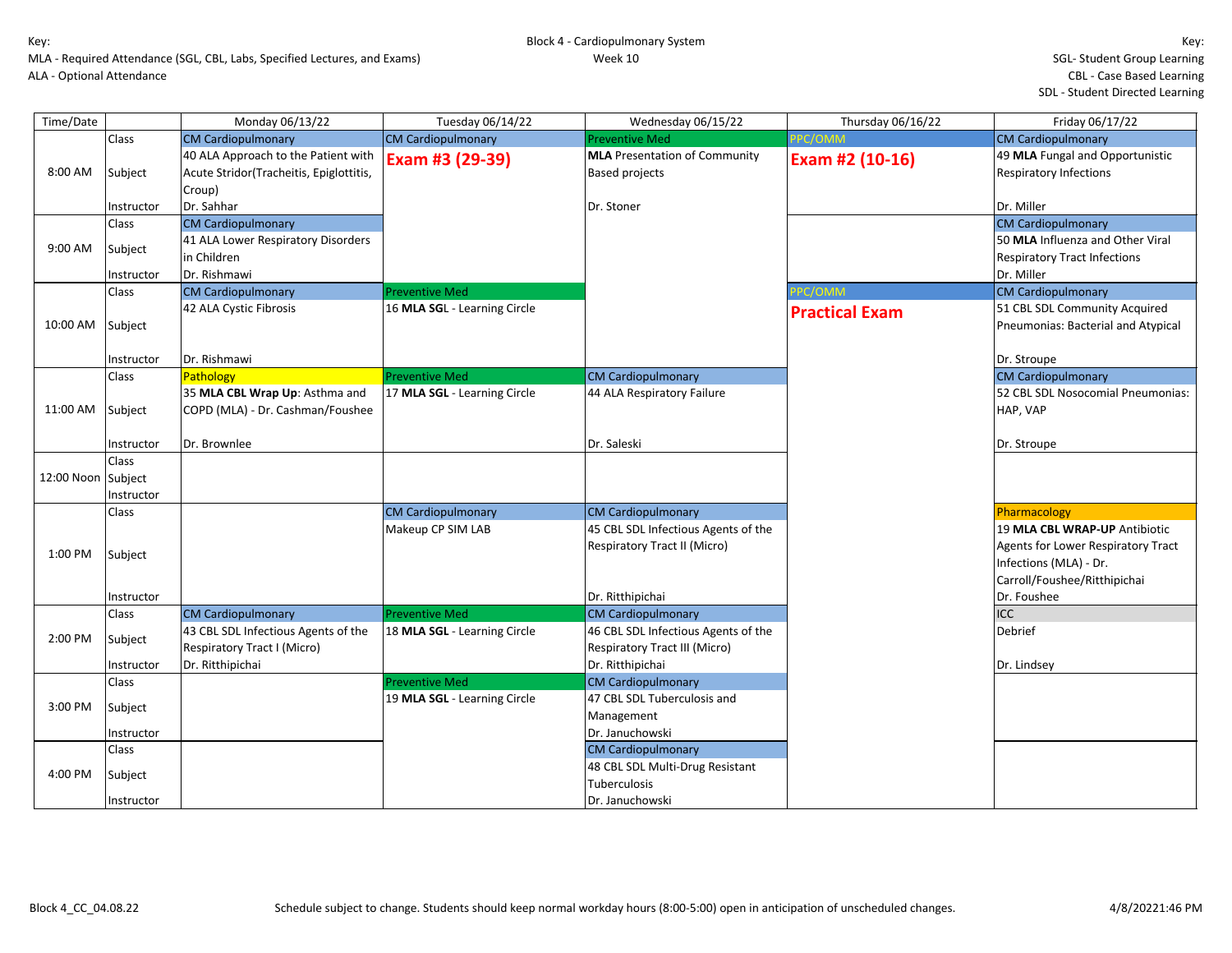Block 4 - Cardiopulmonary System Week 11

Key: SGL- Student Group Learning CBL - Case Based Learning

SDL - Student Directed Learning

|           |                           | MLA - Required Attendance (SGL, CBL, Labs, Specified Lectures, and Exams) |                       | Week 11            |                   |                     |  |
|-----------|---------------------------|---------------------------------------------------------------------------|-----------------------|--------------------|-------------------|---------------------|--|
|           | ALA - Optional Attendance |                                                                           |                       |                    |                   | CBL - Case Ba       |  |
|           |                           |                                                                           |                       |                    |                   | SDL - Student Direo |  |
| Time/Date |                           | Monday 06/20/22                                                           | Tuesday 06/21/22      | Wednesday 06/22/22 | Thursday 06/23/22 | Friday 06/24/22     |  |
|           | Class                     |                                                                           | <b>Preventive Med</b> |                    |                   |                     |  |
| 8:00 AM   | Subject                   |                                                                           | <b>EXAM #2 (8-15)</b> |                    |                   |                     |  |
|           | <b>Instructor</b>         |                                                                           |                       |                    |                   |                     |  |
|           | C <sub>loc</sub>          | Data                                                                      | CM Cardionulmonary    |                    |                   | CM Cardionulmonary  |  |

|                    | Instructor |                 |                                                               |                 |                             |
|--------------------|------------|-----------------|---------------------------------------------------------------|-----------------|-----------------------------|
|                    | Class      | Pathology       | <b>CM Cardiopulmonary</b>                                     |                 | <b>CM Cardiopulmonary</b>   |
| 9:00 AM            | Subject    | Exam #4 (31-35) | 53 ALA Management of Blood Loss /<br><b>Hypovolemic Shock</b> |                 | Exam #4 (40-54)             |
|                    | Instructor |                 | Dr. Campbell                                                  |                 |                             |
|                    | Class      |                 | <b>CM Cardiopulmonary</b>                                     | Pharmacology    |                             |
| 10:00 AM           | Subject    |                 | 54 ALA Sepsis / Shock                                         | Exam #3 (17-20) |                             |
|                    | Instructor |                 | Dr. Campbell                                                  |                 |                             |
|                    | Class      |                 | Pharmacology                                                  |                 |                             |
|                    |            |                 | 20 MLA CBL WRAP UP: Drugs for                                 |                 |                             |
| 11:00 AM Subject   |            |                 | Tuberculosis (MLA) - Dr.                                      |                 |                             |
|                    |            |                 | Januchowski/Foushee                                           |                 |                             |
|                    | Instructor |                 | Dr. Foushee                                                   |                 |                             |
|                    | Class      |                 |                                                               |                 |                             |
| 12:00 Noon Subject |            |                 |                                                               |                 |                             |
|                    | Instructor |                 |                                                               |                 |                             |
|                    | Class      |                 |                                                               |                 |                             |
| 1:00 PM            | Subject    |                 |                                                               |                 | PROMOTION BOARD (if needed) |
|                    | Instructor |                 |                                                               |                 |                             |
|                    | Class      |                 |                                                               |                 |                             |
| 2:00 PM            | Subject    |                 |                                                               |                 |                             |
|                    | Instructor |                 |                                                               |                 |                             |
|                    | Class      |                 |                                                               |                 |                             |
| 3:00 PM            | Subject    |                 |                                                               |                 |                             |
|                    | Instructor |                 |                                                               |                 |                             |
|                    | Class      |                 |                                                               |                 |                             |
| 4:00 PM            | Subject    |                 |                                                               |                 |                             |
|                    | Instructor |                 |                                                               |                 |                             |